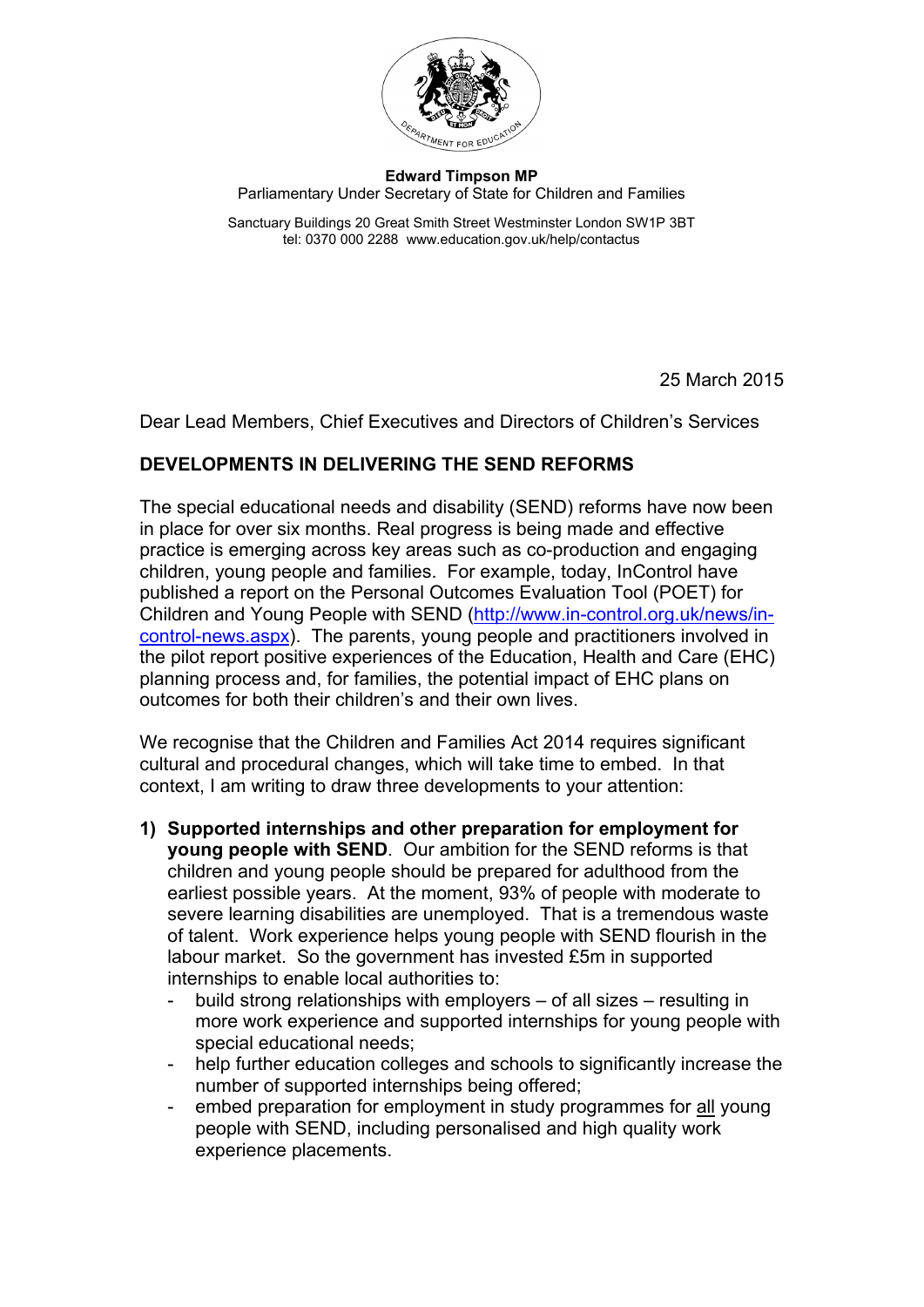This funding will be distributed through a standard funding formula, but the average payment will be £33,000 per local authority. LAs will wish to note their detailed allocations, available from this link:

[https://www.gov.uk/government/publications/sen-and-disability-reform-s31](https://www.gov.uk/government/publications/sen-and-disability-reform-s31-grant-determinations) [grant-determinations.](https://www.gov.uk/government/publications/sen-and-disability-reform-s31-grant-determinations) They may also wish to note the helpful resources available from Preparing for Adulthood:

[http://www.preparingforadulthood.org.uk/what-we-do/supported](http://www.preparingforadulthood.org.uk/what-we-do/supported-internships)[internships](http://www.preparingforadulthood.org.uk/what-we-do/supported-internships)

- **2) Support offer:** Following a competitive procurement process, for 2015-16 we are continuing to offer help to parents, local authorities and other partners in working with the SEND reforms:
	- **For parents**, we are continuing to invest in Independent Supporters and have a strategic grant in place with the National Network of Parent Carer Forums and Contact a Family to ensure that parents can help shape local provision and get the help they need. This will include a free, national helpline for parents and ongoing support through e-mail and websites.
	- Local authorities and their partners will be supported by a network of nine SEND Regional Lead authorities, who will facilitate peer support and co-ordinate activity at a regional level. Regional Leads will receive additional funding to support the regional supported internships offer. Details of all nine regional leads are given here: [https://www.gov.uk/government/uploads/system/uploads/attachment\\_d](https://www.gov.uk/government/uploads/system/uploads/attachment_data/file/410384/SEND_Regional_Leads_-_Grant_Determination_Letter_120315.pdf)

[ata/file/410384/SEND\\_Regional\\_Leads\\_-](https://www.gov.uk/government/uploads/system/uploads/attachment_data/file/410384/SEND_Regional_Leads_-_Grant_Determination_Letter_120315.pdf) Grant\_Determination\_Letter\_120315.pdf

- LAs will also get help from a new consortium made up of Mott MacDonald, The Council for Disabled Children and the National Development Team for Inclusion. They will manage the SEND adviser service, provide specialist advice and support to local authorities and their partners and deliver pilot training and development programmes aimed at senior SEN and disability managers in local authorities.
- Following an open competition, we have announced a range of new grants for 2015-16 across the Voluntary and Community Sector (VCS). These grants will offer specialist advice on specific SEN and disabilities, including mental health. They include advice to LAs and their partners across education, health and social care in delivering the SEND reforms. The grants also include support to parents and young people.
- **DfE** will continue to receive support and challenge from the Council for Disabled Children in its capacity as Strategic Partner for the SEND reforms, drawing on feedback from parent carers, children and young people and the Voluntary and Community Sector (VCS).